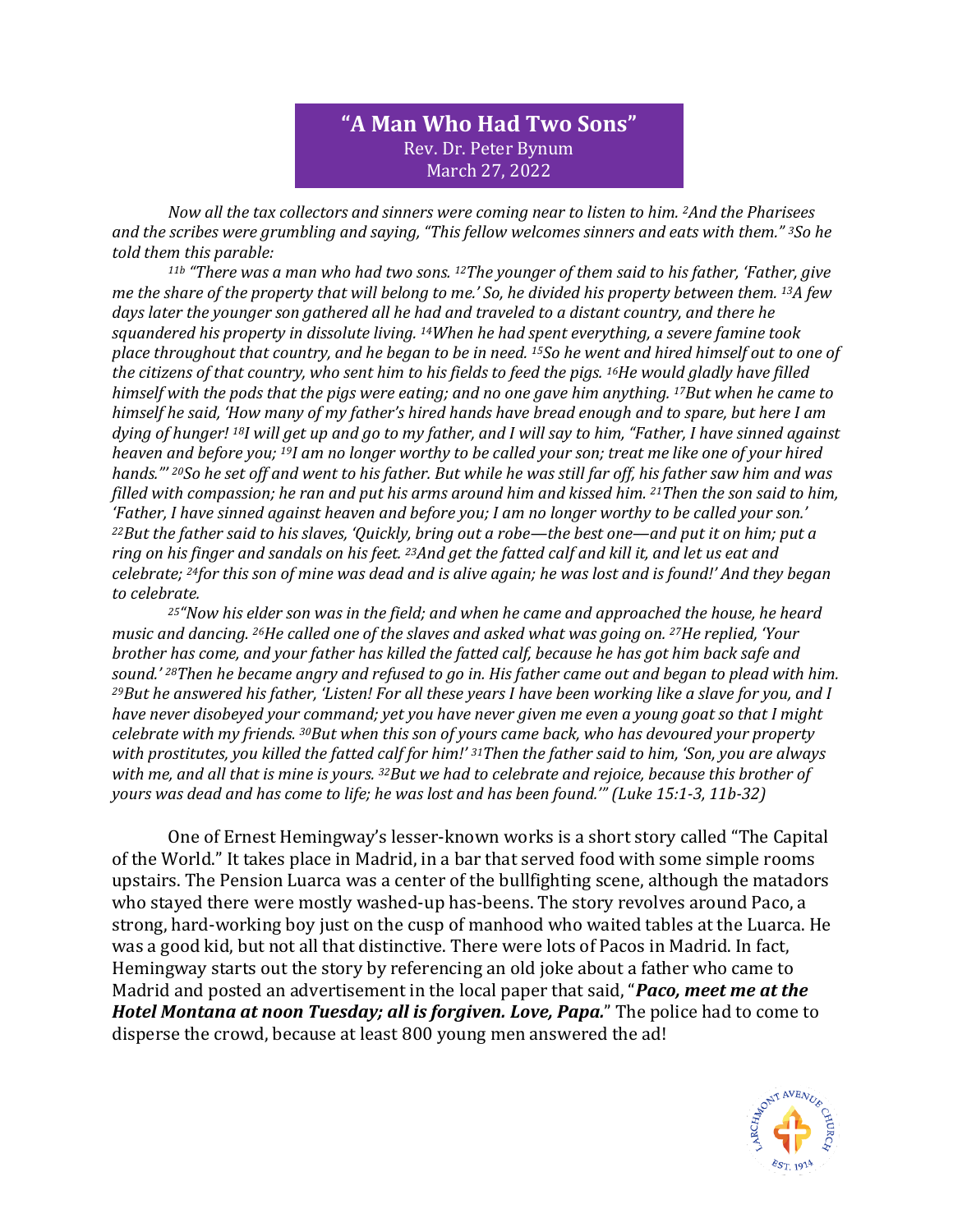For those of you who have not read the story, I will summarize it by simply saying it is a portrait of the world's ability to crush the human spirit. Of the three matadors living at the pension house, Hemingway writes that "one was ill and trying to conceal it;" one had been a flash-in-the pan and never really made it; "and the third was a coward." All three had shown tremendous promise as young men; all three had been broken by the world. The sick matador's potential had been squelched by a chronic illness he could never quite beat. Initially, the flash-in-the-pan matador was a great novelty because he was so short, but it turned out that his style was kind of old fashioned, and there were other short matadors, and now he ate alone in the Luarca every night. The coward had been a phenomenon in his first season, a rare new talent in the bullfighting world… until one afternoon in the ring a bull made an unexpected move and gored the matador severely in the stomach. He eventually recovered his health, but his confidence was gone forever. Fear of the bad things that could happen to him took over every aspect of his life, and he had never taken another real risk in life. In the beginning, each matador looked out at the world as though it was his oyster, but it had not taken the world long to break the hearts of all three of them.

The same was true of the younger son in this parable of Jesus. He dreamed of a big life away from the farm. With hope and enthusiasm, he set out to chart his own course to exotic faraway places where he could live as he wanted to live, but it had not taken the world long to crush his dreams. The story of his failure, repentance, homecoming, and salvation is so compelling that we often refer to him alone when we recall the famous story of "The Prodigal Son."

But that title ignores the fact that there are other important characters in that story. There is the elder brother, whose dream also breaks apart. As the oldest male, he assumed that he would someday become the patriarch of the family when his time came. It was the law, it was his right, it was his destiny. But his younger brother usurped all of that in pursuit of his own selfish goals. To make matters worse, when he crawled back home in disgrace, his father didn't seem all that upset. To his shock, there were no apparent consequences of the younger brother's sin; in fact, his disobedience seemed to be rewarded. All of the assumptions that the elder brother had believed and lived by were falling apart. After all, he was the one who stayed… he was the one who kept working and fulfilled his duties… he was the one whose behavior should be celebrated… but once again the younger brother seemed to be stealing what was rightfully his.

And what about their poor father… harshly treated and dishonored… his oncepromising young family now broken by dysfunction and shame -- one child recovering from a sinful, embarrassing past, the other child embittered, alienated, and resentful. The father could have felt all kinds of things that we would easily understand – anger, frustration, sadness, self-pity. It would have been so easy for him to say "I told you so!" or shut his door to the son who had abandoned him. Almost miraculously, we see none of that in him – only joy and love at the fact that his wayward son had been lost, but now is found.

There are three important players in this parable, not just one. That is why some commentators eschew the traditional name and prefer to refer to this story as "The Man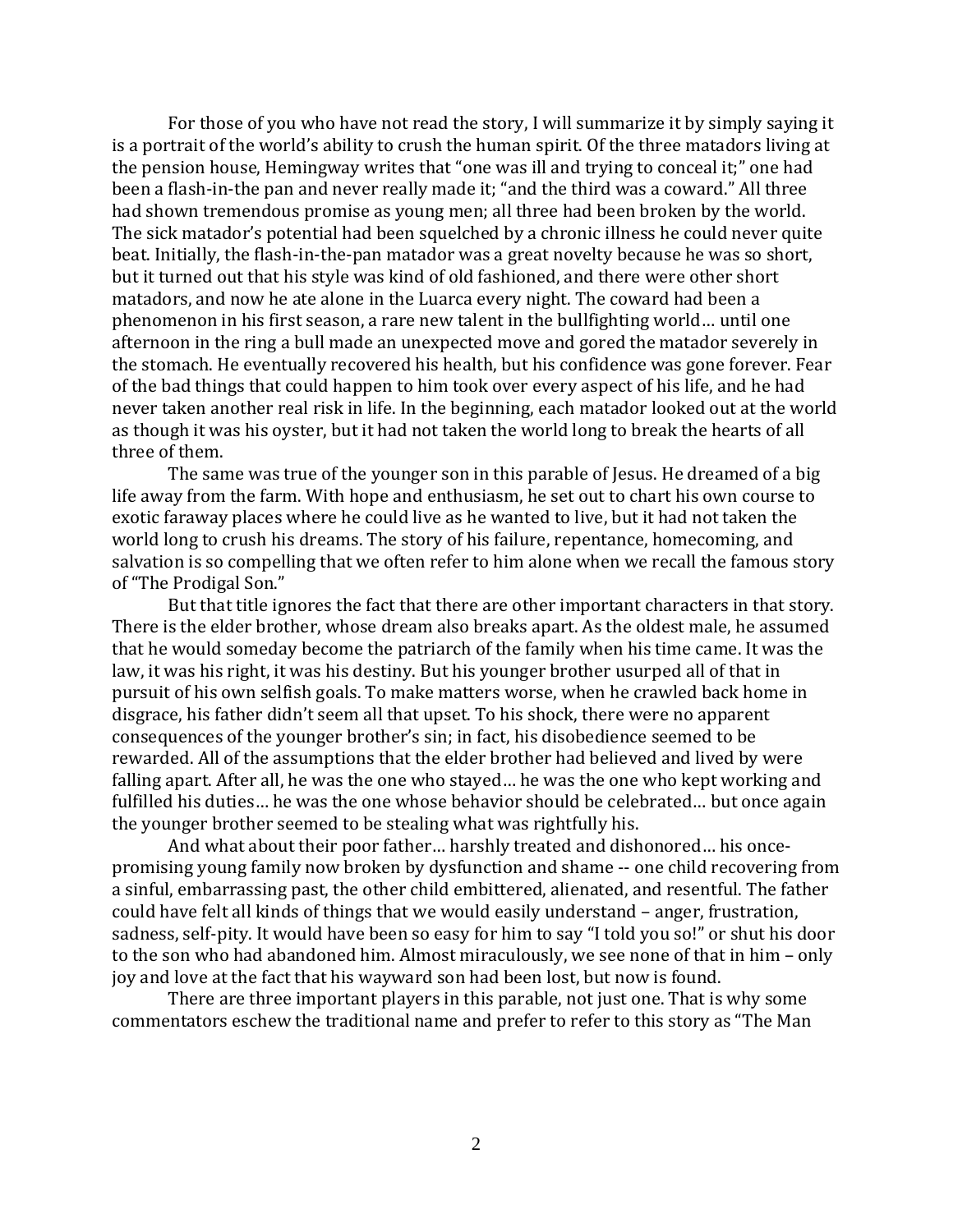Who Had Two Sons"…<sup>1</sup> Or, better yet, "The Parent Who Had Two Children"… because in the end this story is about a family that might stay together, or might fall apart.

There is so much to talk about in this parable, but I want to focus this morning on one thing, and that is *grace*. The heart of this parable is clearly grace. That does not mean it is simple. Grace is a complicated thing. The word itself can mean so many things. Grace can be a blessing before a meal. It can describe the beauty of a dancer's movement. It can suggest pleasing social behavior or elegant manners. To be in someone's "good graces" means to enjoy favorable treatment. And I haven't even started with the religious definitions of grace… as the antithesis of sin… as divine, unmerited forgiveness… as a gift of loving kindness when punishment would have been more deserved.

In this story, however, I see yet another definition of grace that embraces the concept of family connections. I would state that description as follows: *Grace is God's commitment to remain in loving relationship with us, even when we turn our backs on God*. Grace is God's promise to share love and joy with us, even when we act like we couldn't care less. It is pretty obvious, but it should be said anyway, that the father in this parable represents this heavenly faith, love, hope, and commitment. In the father, we see the amazing lengths to which a loving parent will go to keep his family together, even as his two children seem bent on tearing it apart.

The younger son starts the emotional rockslide when he petitions his father to divide the family property so he could get his share immediately. In that culture, such a request was not merely irregular; it was radical, shocking, and tragically disrespectful. Just like today, distribution of a man's property would customarily take place when the man died, not before. In rare cases, an early bequest could be granted when a son got married, but this son was not getting married. Truth be told, relational commitment was the furthest thing from his mind. So, there is really only one way to interpret his bold and callous request. By asking for his inheritance at that moment, the younger son was basically treating his father as if he were already dead. As far as the son was concerned, his father was dead to him. He didn't care if he had to sever his relationships and leave the dead carcass of his family on the side of the road; all he wanted was the money.

The father's response confirms that this act was, in effect, a murder. In our English translation, the son says, "*Father, give me the share of the property that will belong to me,"* and in response the father *"divided his property between them."* In the original Greek, the son asks for his share of the "*ousias*," a Greek word meaning "substance" or "property." It is clear he wanted his share of the "stuff." But it is interesting to note that what the father gives in return is not *ousias*. The Greek word used to describe the father's gift is a different one. It is the Greek noun βίος (*bios*). True, *bios* can mean "property" or "stuff," but the better definition of that word is "life…" <sup>2</sup> as in "biology," "biography," "biopsy." The son asked his father to divide the stuff between them, but in return the father "divided *his life* between them." In response to a request that must have been incredibly hurtful and heartbreaking, the father responds with a grace that says, "Whatever you need. My life is yours. If this is what is required, I will give my life for you."

<sup>&</sup>lt;sup>1</sup> See Culpepper, R. Alan "The Gospel of Luke," *New Interpreter's Bible Series, Vol. 9*, Nashville: Abingdon Press (1995), p. 300; and Craddock, Fred. *Luke*. Interpretation Bible Commentary Series. Louisville: John Knox Press (1990), p. 186.

<sup>2</sup> Definition of bios at [http://www.greekbible.com,](http://www.greekbible.com/) on March 11, 2010.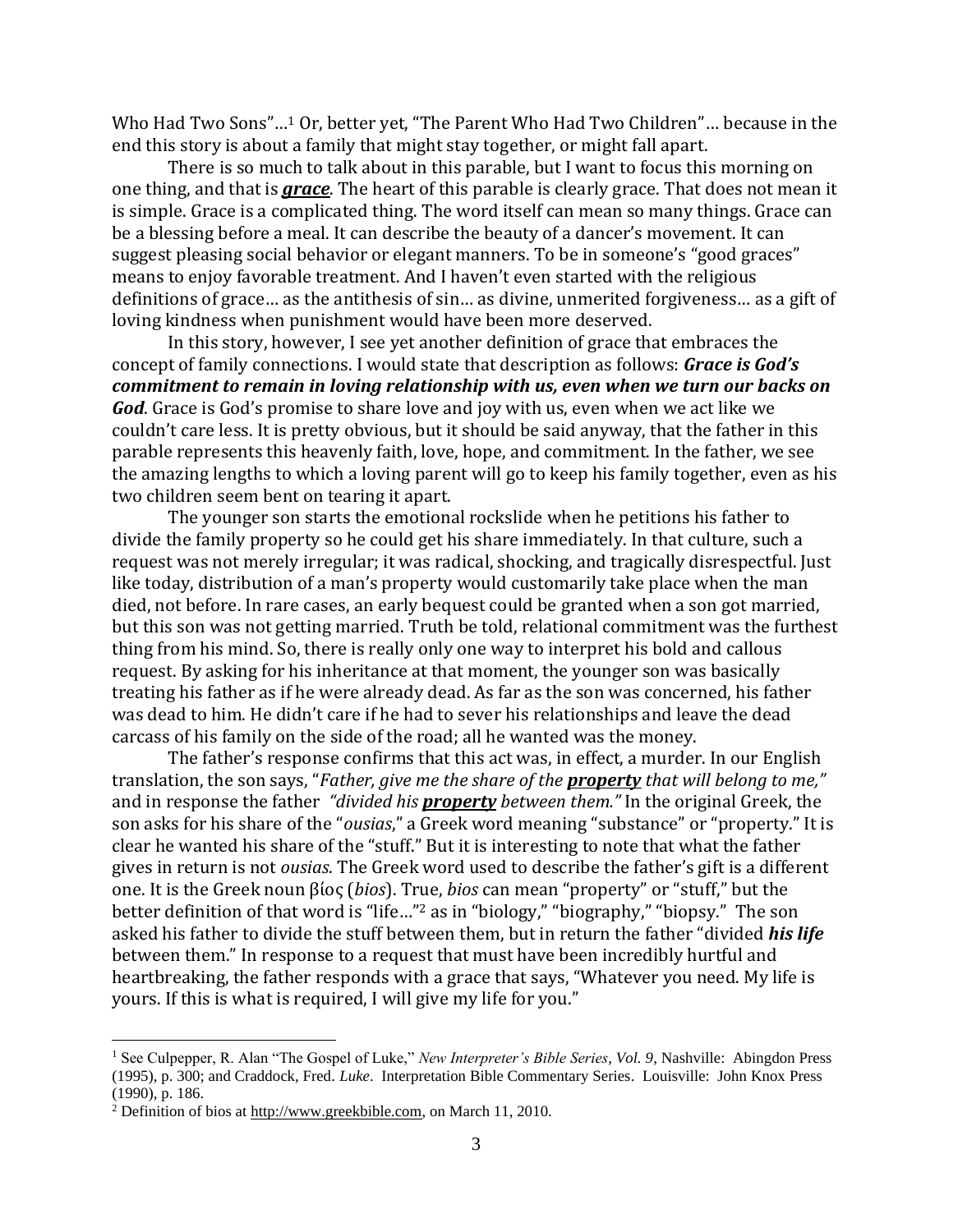Later, when everything falls apart, when his life literally goes to pig filth, the younger son can do nothing but crawl home humiliated and defeated, and he carries with him the full understanding of what he had said and done in the beginning. "I am no longer worthy to be called your son," he says; "treat me like one of your hired hands." I will give it to him, at least he understands the emotional break he had caused. He rightly assumes that there is no longer a family relationship with his father and brother. Having cashed out and turned his back on them, he is no longer part of the family.

The father, however, refuses to accept the death sentence for his family. Throughout this parable, the father never stops using relational language. "This son of mine was dead," he says, "but he is alive again!" "This son of mine," he says. The father is not just ready to take the son in and give him some work. He intends to welcome the son back into the position he had renounced. The prodigal had never stopped being his father's son.

The father also encourages his eldest son to join him in this amazing act of grace. The older one is understandably bitter and confused. But the father does not give up on keeping the whole family intact. "Son," he says to the elder boy, "you are always with me, and all that is mine is yours." Here again, the Greek helps to reveal the relational work the father is doing. The normal word for "son" is υἱός *(huios),* and the father uses that word throughout the story… until the very end, when the father draws the elder son close and uses a more intimate and tender word, τέκνον *(teknon).* You can imagine all the ways that a father can address a son. "Son, why haven't you finished mowing that lawn?" "Son, you better watch that tone with me." "Son, don't be so angry with your brother."

But that is not what happens here. Even as the elder son festers with resentment, perhaps as he wonders why, after all he has done, his father seems to love his selfish brother more than him, his father pulls him close and addresses him, "My child." "My child, you are always with me, and all that is mine is yours." And then he makes it clear that the family was not broken – that the bonds should never be broken. "*This brother of yours* was dead," he says. "Your brother was dead, but he has come back to us… he has come back to life… he was lost but he has been found. Join me in my joy. He is still my son. He is still your brother. Join me in my joy."

I think there is a reason that this parable is one of the most treasured in all of scripture. I think we hold so tightly to it because we all know how the world can break our hearts and how a dream can be crushed. We have all experienced relationships that fall apart… how slights and insults can cut deep and resentments can build… until we are ready to just walk away. Some of us might be ill and trying to conceal it. Others might feel like flashes-in-the pan, like something showed so much promise in the beginning but we just couldn't make it work. Some of us may even feel a bit cowardly… something happened once that hurt us deeply, and we feared that pain so much we became reluctant to try again.

A few weeks ago, Stephanie and I went to Rye Neck High School to see their spring musical. It is amazing what young people can do, how talented they already are. One of the highlights of that show was Fantine's haunting aria that speaks right to the heart of what I am talking about…

*I dreamed a dream in times gone by, When hope was high and life worth living I dreamed, that love would never die, I dreamed that God would be forgiving Then I was young and unafraid, And dreams were made and used and wasted There was no ransom to be paid, No song unsung, no wine untasted*